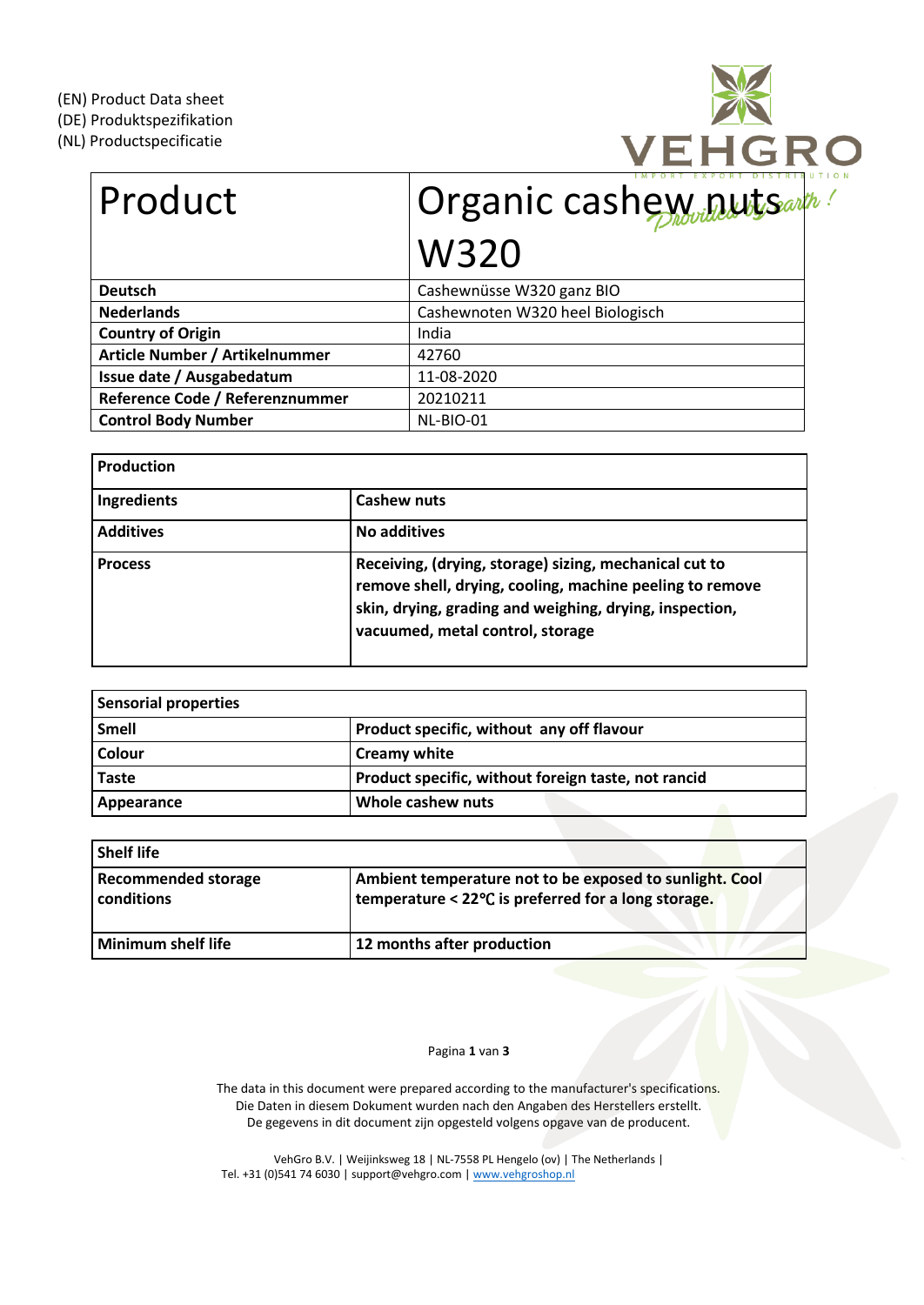

| Nutritional values (per 100 gram) |                     | (from NEVO)    |  |  |
|-----------------------------------|---------------------|----------------|--|--|
| <b>Energy</b>                     | 2552 KJ<br>615 Kcal |                |  |  |
| Protein (g)                       | 21.2                |                |  |  |
| Fat $(g)$                         | 48.9                | Saturated: 8.4 |  |  |
| Carbohydrates (g)                 | 20.8                | Sugars: 5.0    |  |  |
| Dietary fibre (g)                 | 3.8                 |                |  |  |
| Salt (g)                          | 0.025               |                |  |  |

| <b>Analytical properties</b> |                |  |  |
|------------------------------|----------------|--|--|
| <b>Count (/454g)</b>         | $+/- 320$ nuts |  |  |
| Moisture (%)                 | $\leq$ 5       |  |  |
| Damaged/discoloured (%)      | $\leq 1$       |  |  |
| Broken (%)                   | $\leq$ 5       |  |  |
| Shrivelled (%)               | $\leq 1$       |  |  |

| <b>Microbiological Properties</b> |               |  |  |
|-----------------------------------|---------------|--|--|
| Total Plate Count (cfu/g)         | < 100.000     |  |  |
| Yeast (cfu/g)                     | < 10.000      |  |  |
| Moulds $(cfu/g)$                  | < 10.000      |  |  |
| Coliforms $(cfu/g)$               | < 10.000      |  |  |
| E. Coli ( $ctu/g$ )               | < 100         |  |  |
| Salmonella (cfu/25g)              | <b>Absent</b> |  |  |

## Pagina **2** van **3**

The data in this document were prepared according to the manufacturer's specifications. Die Daten in diesem Dokument wurden nach den Angaben des Herstellers erstellt. De gegevens in dit document zijn opgesteld volgens opgave van de producent.